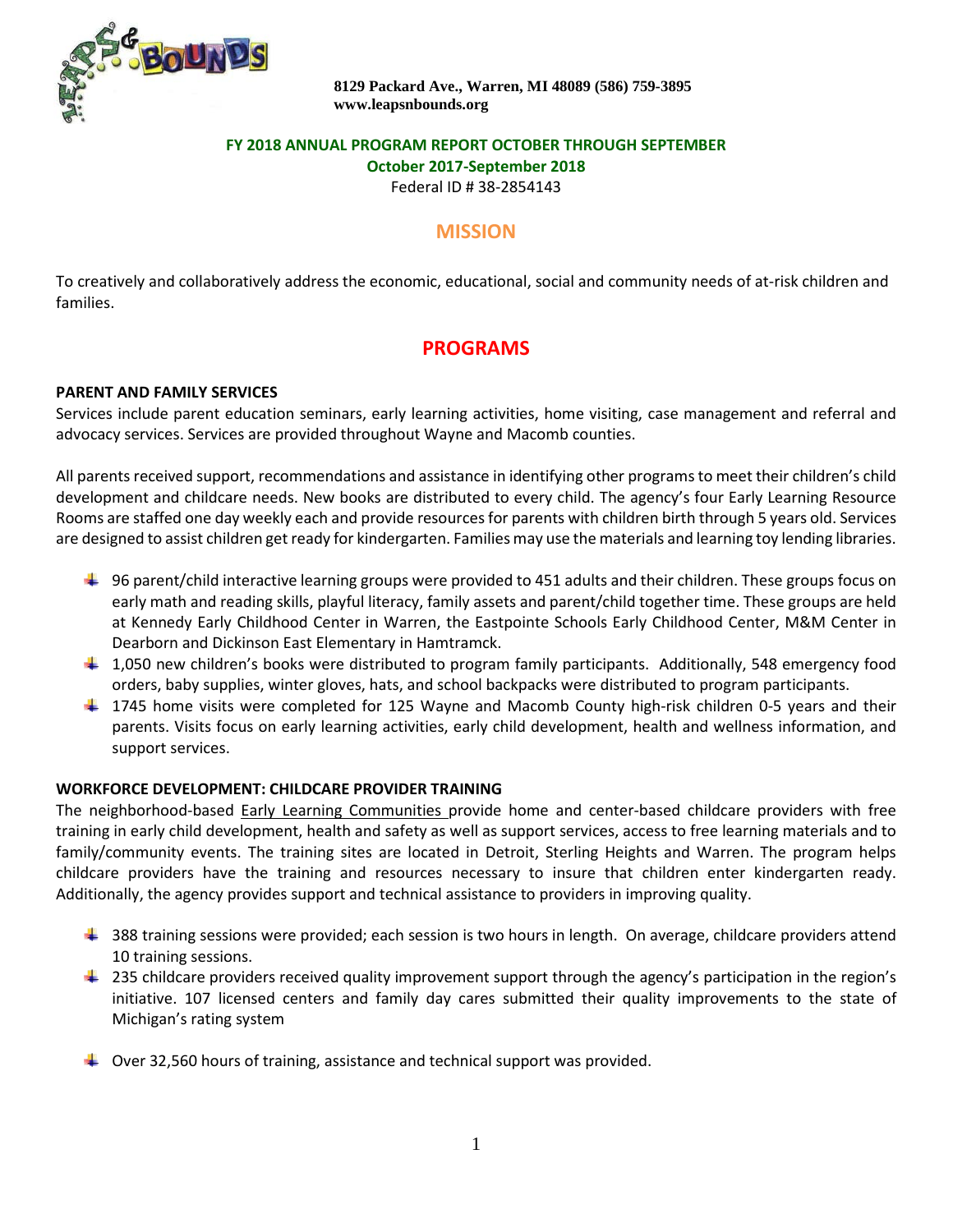

 $\ddot{\phantom{1}}$  The agency provided a focused training series for childcare professionals wishing to earn their national credential from the Council for Professional Recognition. The Child Development Associate is a national certification for childcare providers. During this year, 27 individuals completed the five-month training series and received their national credential.

## **RECRUITMENT**

In FY 2018, the agency informed parents and childcare providers about services through 14,158 emails, 17,550 letters,



4250 phone calls, and visits to 326 childcare centers. Face Book likes increased by 200% and website visits increased by 145%. Please visit our website at [WWW.Leapsnbounds.org](http://www.leapsnbounds.org/) & Like Us On FACEBOOK.

## **COMMUNITY COLLABORATION/ADVOCACY**

The organization participates in a host of collaborative efforts including Great Start Macomb Executive Committee, Great Start Macomb and Great

Start Wayne Collaborative, United Way for Southeast Michigan's Regional Early Learning Community, Wayne County Home Visiting Group, Social innovation Fund Learning Community and the tri-county Quality Improvement Advisory Committee. The agency participated in 4 community events providing resources, activities for 825 adults, their children, distributed resources, and new children's books at all events.

# **VOLUNTEER INVOLVEMENT**

Strong support from volunteers included 1,086 hours of Board members contributed time during this past year and 2,080 hours of time from community members.